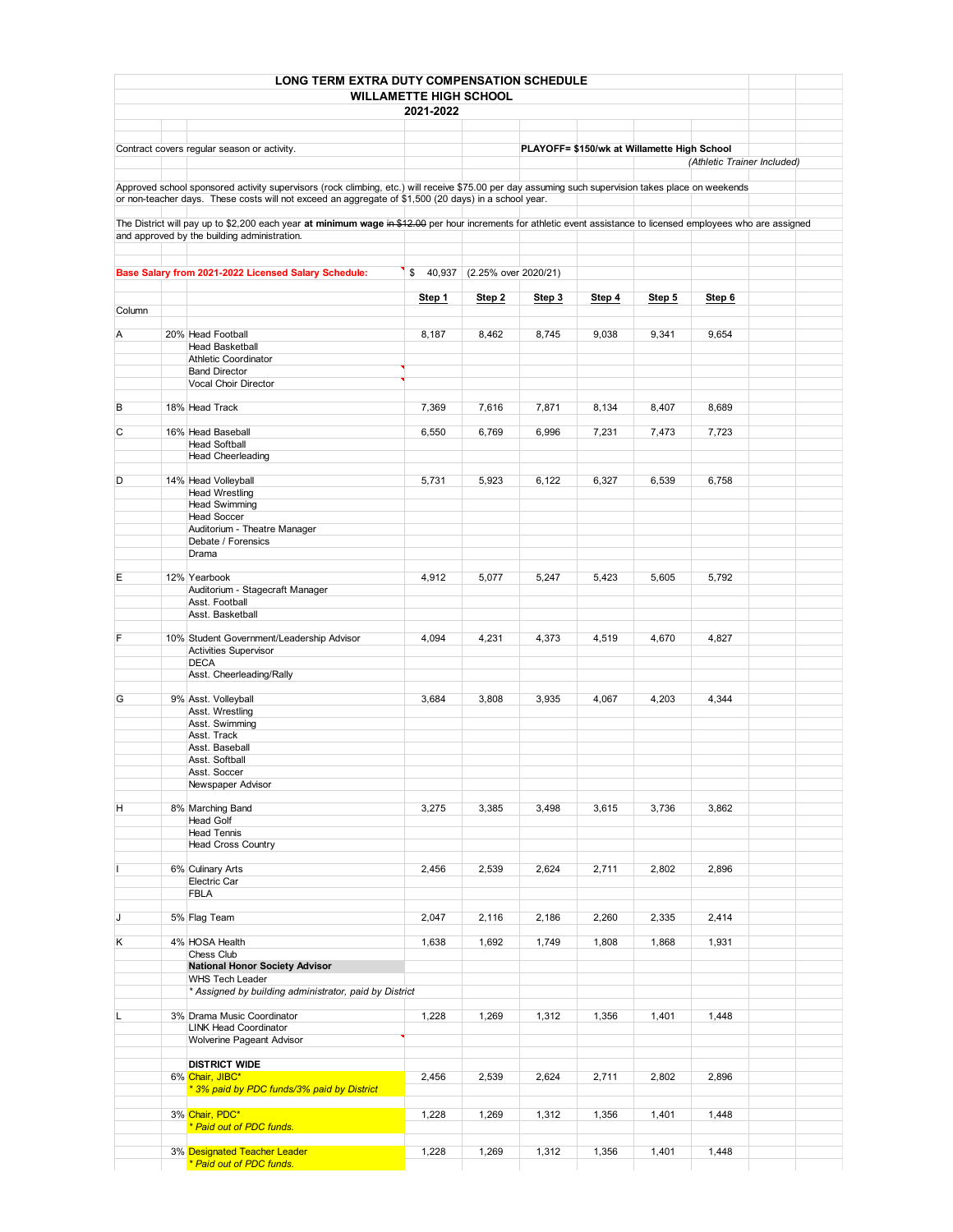|                                                      |  | <b>LONG TERM EXTRA DUTY COMPENSATION SCHEDULE</b> |                       |        |        |        |        |        |  |
|------------------------------------------------------|--|---------------------------------------------------|-----------------------|--------|--------|--------|--------|--------|--|
|                                                      |  |                                                   | <b>MIDDLE SCHOOLS</b> |        |        |        |        |        |  |
| 2021-2022                                            |  |                                                   |                       |        |        |        |        |        |  |
|                                                      |  |                                                   |                       |        |        |        |        |        |  |
| Base Salary from 2021-2022 Licensed Salary Schedule: |  | \$<br>40,937                                      | (2.25% over 2020/21)  |        |        |        |        |        |  |
|                                                      |  |                                                   | Step 1                | Step 2 | Step 3 | Step 4 | Step 5 | Step 6 |  |
| Column                                               |  |                                                   |                       |        |        |        |        |        |  |
| $MS-A$                                               |  | 8% Band Director                                  | 3,275                 | 3,385  | 3,498  | 3,615  | 3,736  | 3,862  |  |
|                                                      |  | <b>Vocal Director</b>                             |                       |        |        |        |        |        |  |
|                                                      |  |                                                   |                       |        |        |        |        |        |  |
| $MS-B$                                               |  | 6% Asst. Track                                    | 2,456                 | 2,539  | 2,624  | 2,711  | 2,802  | 2,896  |  |
|                                                      |  | Asst. Wrestling<br>Yearbook                       |                       |        |        |        |        |        |  |
| $MS-C$                                               |  | 5% District Track Coordinator                     | 2,047                 | 2,116  | 2,186  | 2,260  | 2,335  | 2,414  |  |
| $MS-D$                                               |  | 4% Building Tech Leader                           | 1,638                 | 1,692  | 1,749  | 1,808  | 1,868  | 1,931  |  |
| $MS-E$                                               |  | 3% Newspaper Advisor                              | 1,228                 | 1,269  | 1,312  | 1,356  | 1,401  | 1,448  |  |
|                                                      |  | <b>District Wrestling Coordinator</b>             |                       |        |        |        |        |        |  |